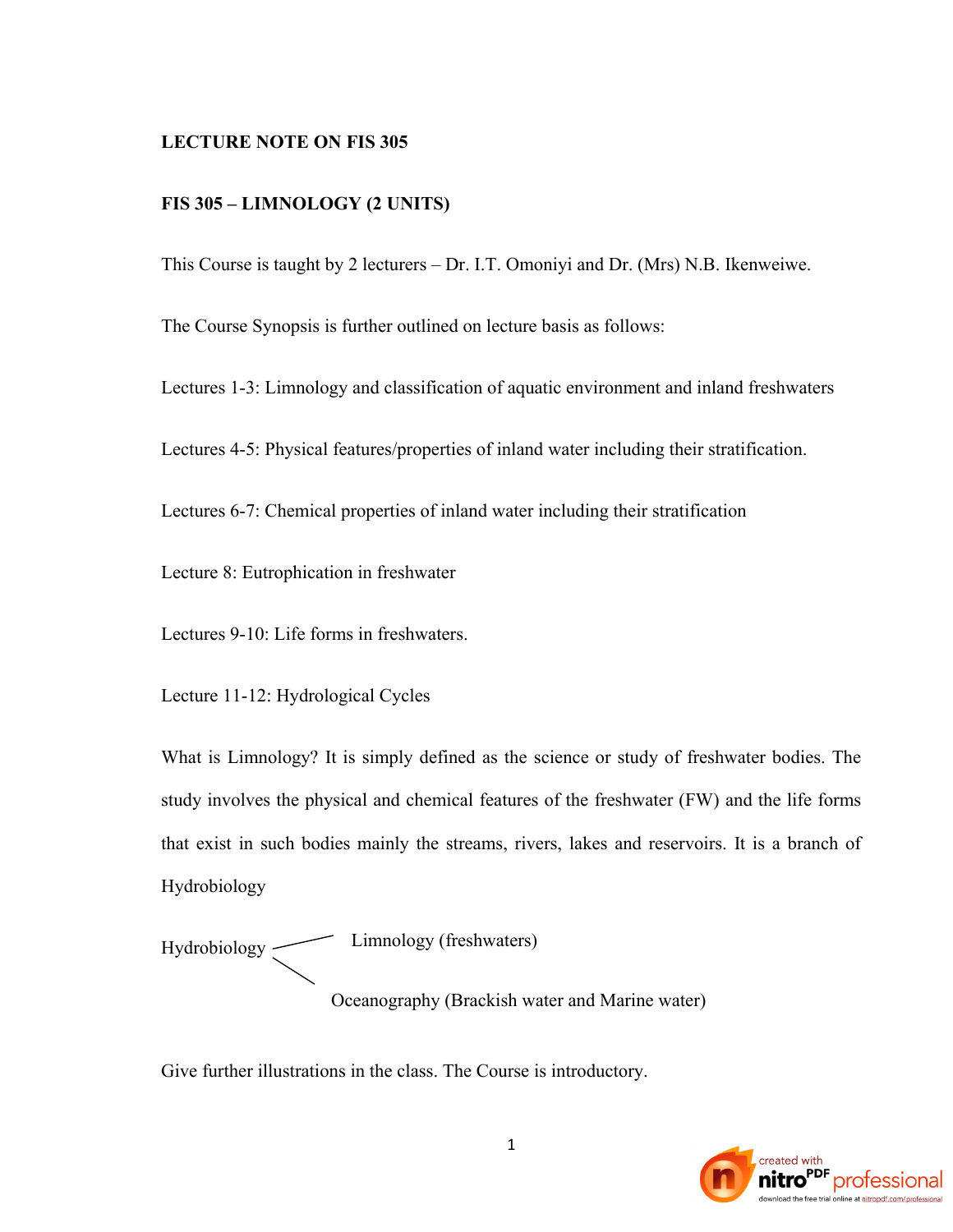#### **Classification of Aquatic environment**

Based on salinity or chlorinity is equivalent to the salt content in the water (i.e. Cl- present in one litre of water) aquatic environments are described as thus:

- (a) Oligohaline water contains very low salinity usually less than  $1\%$ <sub>0</sub>
- (b) Mixohaline volume of water with highly variable salinity, it can be from  $1-30\%$
- (c) Mesohaline water with medium salinity ranging from  $10\n-20\%$
- (d) Metahaline water contains very high salinity usually above  $30\%$ <sub>0</sub>

Note that it is assumed that life started from aquatic environment and this view is further supported by the marine plankton (especially phytoplankton) supplying  $O_2$  for the earth. Hence, study of aquatic environment is vital to life on earth. Aquatic environment serves not only as habitat for its inhabiting organisms but it is a source of gaseous exchange, source of nutrients and medium for disposal of waste products of metabolism.

Also, based on the nature of habitat, aquatic environment can be divided into 3 groups for easy description:

(i) Marine water/habitat – is metahaline, very high salinity ranging from  $30\n-40\%$  (av.  $35\%$ <sub>0</sub>). Exception is found e.g. Baltic sea in Europe has salinity ranging from  $7-35\%$ <sub>0</sub>. Above this range are the Red sea and Mediterranean sea having salinity range of  $40-43\%$  - thus referred to as hypersaline. This is due to high evaporation in their locations. One feature of the marine water is that the relative concentrations of different salts do not vary markedly. Salinity along the coast is usually lower than the normal range due to rivers and flood water with virtual zero salt flowing into it thereby lowers the salinity. Other examples of marine water are the oceans e.g. Atlantic, Indian, Pacific oceans etc.

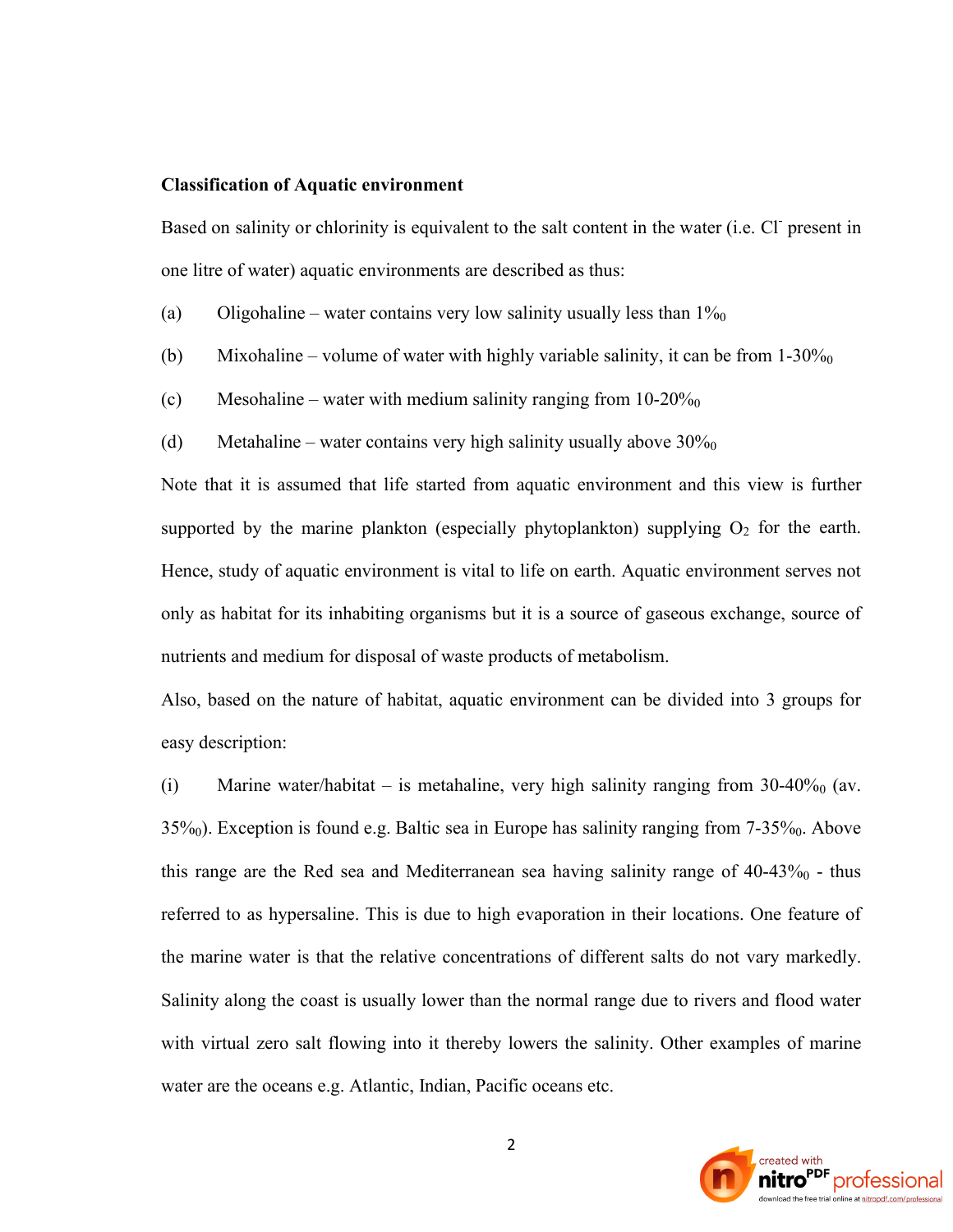(ii) Brackish water – is mixohaline ranging from  $1-33\%$  depending on the season e.g. Lagos lagoon in rainy season is as low as  $0.9\%$  and at the peak of dry season  $-31.8\%$  other examples are the estuaries, creeks and bays.

(iii) Freshwater – is oligohaline i.e. low salinity. In most cases, the salinity is less than 0.5%0. Examples are the rivers, streams, ponds, lakes and reservoirs which are inland waters. Note that some inland waters may not be fresh water by having more than  $1\%$  e.g. the Great salt lakes in North America have higher salinity, Lake Elmentia (East Africa) has about  $43\%$ <sub>0</sub>. Hence, not all inland waters are necessarily fresh water.

**Classification of Freshwater (FW).** FW is the core of this course.

FW may be considered into 2 groups based on the presence or absence of unidirectional current.

(A)  $1<sup>st</sup> Series – Lotic water is otherwisely called 'running water' i.e. lotic water shows$ unidirectional movement. It includes spring, streams, rivulets, rivers. Rivers column of water moving from inland areas towards the sea. They usually have slow motion during dry season. Note that motion is expressed as rate of flow or stream velocity. Also, note that rate of flow is equivalent to discharge rate defined as the volume of water passing an observation point in a specific unit of time. Expressed as cubic metreSec<sup>-1</sup> or cu.ftSec<sup>-1</sup>. The discharge rate increases towards the sea as the main river is joined by many tributaries. Motion may be even i.e. water particles move parallel to one another.

In such column, water is said to exhibit laminar flow. Motion may be quite irregular hence showing turbulence. High turbulent water has higher erosive power and high concentration of dissolved  $O_2$  than rivers with Laminar flow.

Lotic water is sub-divided into 3 types:

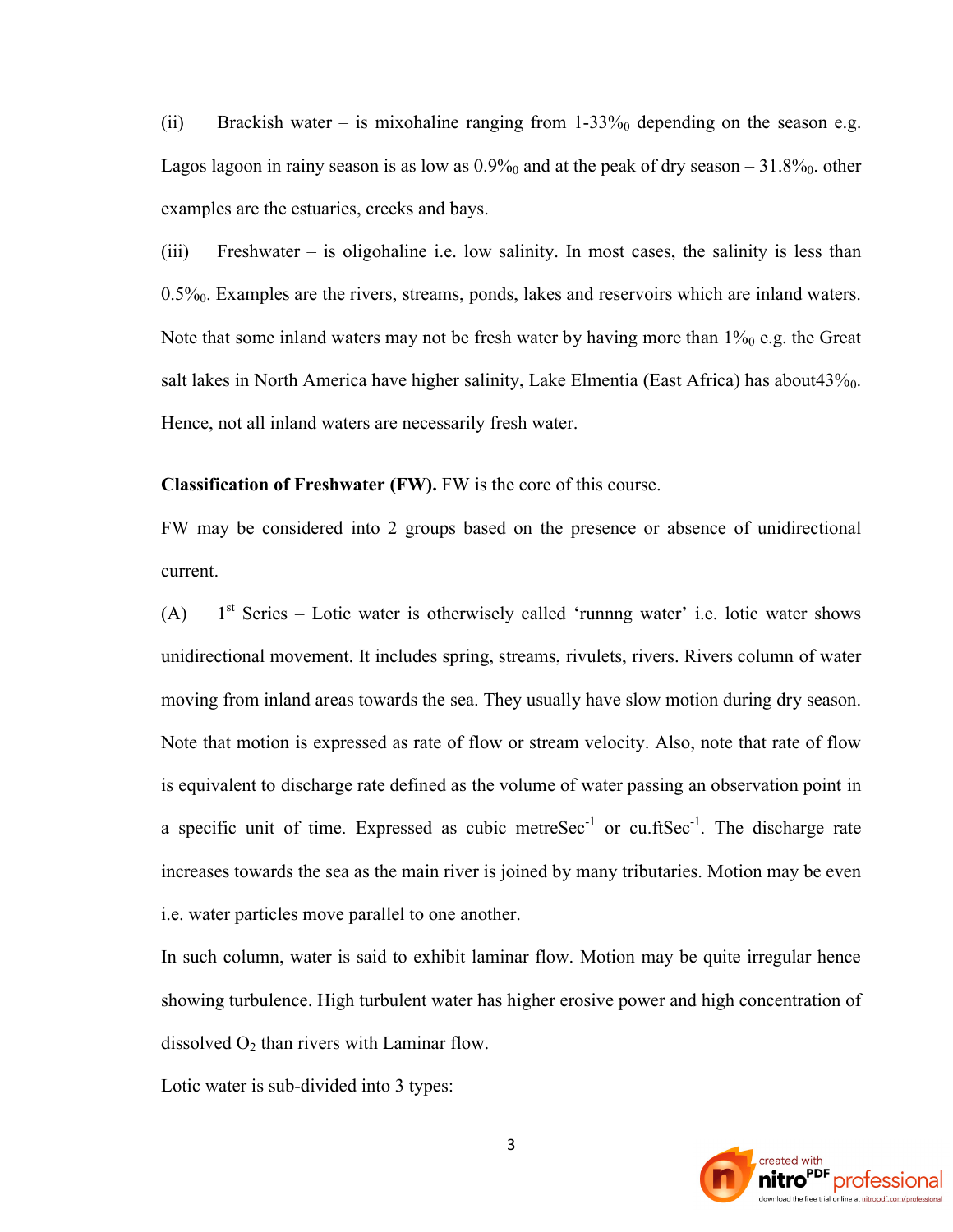(i) Ephemeral lotic water – short living, water appears for a short time e.g. few hours or days especially during the rainy periods e.g. run offs.

(ii) Intermittent lotic water – Are streams or even rivers which flows seasonally i.e. seasonal rivers. Live longer than ephemeral. Give your local example e.g. Alaata river

(iii) Perennial lotic water – permanently flowing rivers e.g. R.Ogun, Niger river etc.

Each of these lotic water can be divided into zones as Rapid zone – shallow, fast current and firm bottom and the Pool zone which is deeper, slower current and soft substratum. Illustrate all these with further examples.

(b)  $2<sup>nd</sup> Series – Lentic waters – Have multidirectional currents. Can move in any$ direction and hence referred to as 'standing' waters. Examples are swamps, ponds, lakes, man-made lakes/reservoirs. A lentic water has basically three zones:

Littoral zone – shallow parts of the water with light penetrating to the bottom

Limnetic zone – Ends where the light penetration is effective. It is the open part of the water.

Profundal zone – This is the bottom and deep part of the water which is beyond the part of effective light penetration. It is called the dark region of the water and usually no green plants survive in the zone. Give the diagram during lecture hours.

It has to be noted that the boundaries between these zones are not rigidly defined. For example, seasonal rivers may be lotic in the rainy season and turns lentic in dry season. Rivers can be turned into artificial lakes e.g. through human factor or geographical/geological factors. For example Oxbow lake, volcanoes forming crater lakes, tectonic lakes or Graben lakes formed by movement of the deeper portion of the earth (i.e. upward e.g. Caspian sea; downwarp e.g. L. Tangayika, L. Baikal (deepest). Thus, the classification of the freshwater bodies is not rigid and can be changed by any of these factors.

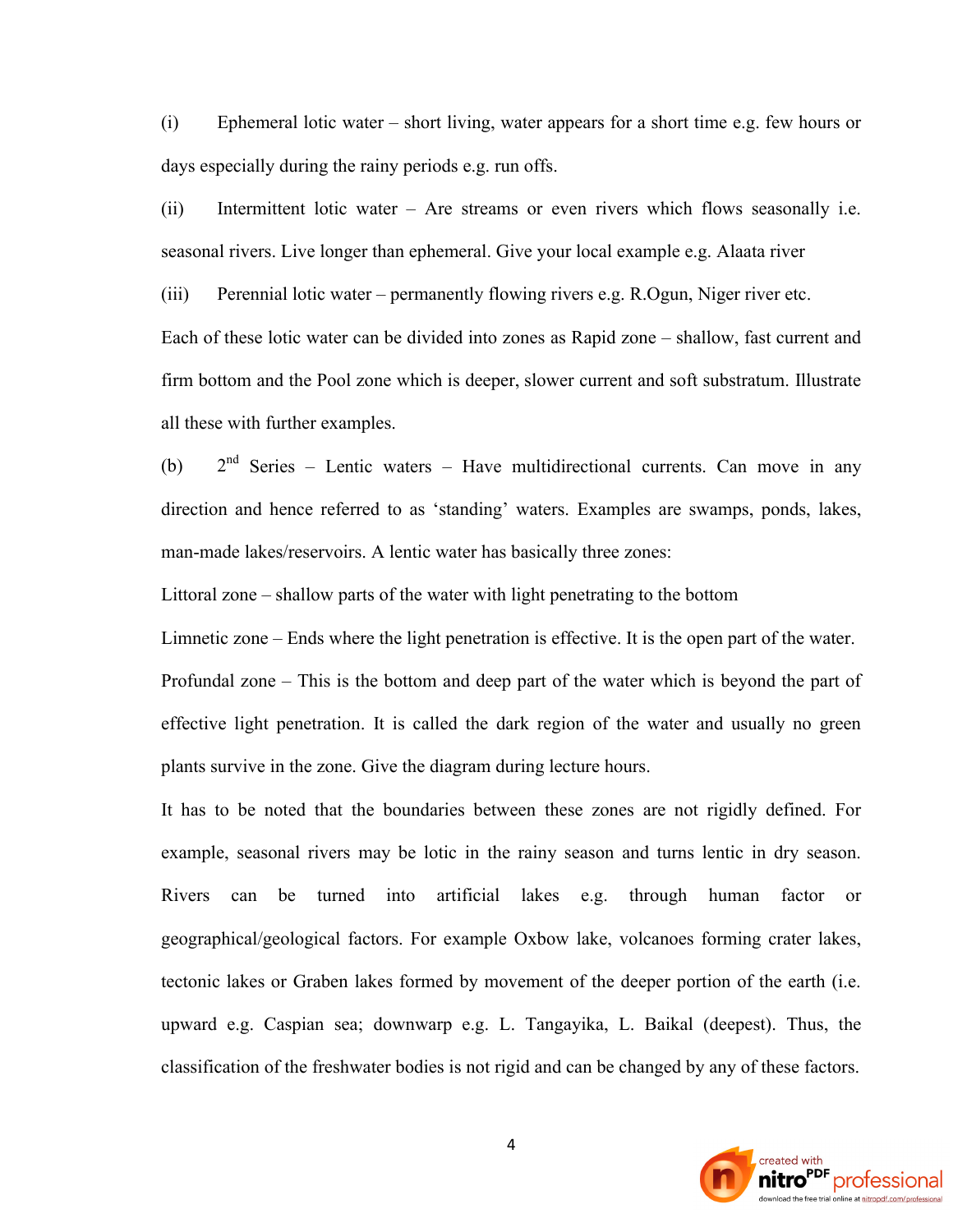**Importance of FW**: FW habitat is very small and confined. Usually surrounded by land and thus the organisms are localized. FW provides the cheapest and most convenient source of water for domestic and industrial uses to man, useful for waste disposal system especially in advanced countries. FW is also important for agriculture e.g. irrigation and raising fish for human consumption.

Important features of comparison between lotic and lentic waters will be fully discussed in class. For instance, in lotic water, the flow is often turbulent but in standing water the flow if any is rather gentle: stratification is rare and unimportant in lotic water in view of the turbulent flow but this is important in lentic water even though convection currents sometimes mix up the layers/strata. In running water, plankton are poorly developed because most of them are eliminated by floods and turbidity e.g. rotifers and diatoms. The benthic flora and fauna are richer in species and adapted to movement of the water. Whereas in standing water, the fauna and flora are well developed. Etc

## **EUTROPHICATION IN FRESHWATER**

Note, the word trophic is a Greek word which means nourishment. The word is often used to refer to the nature of organic nutrients and its concentration thus it is used to qualify the fertility of water body. Eutrophication of lakes may be considered as high or excessive enrichment of water body which may be desirable or not. If it is desirable, the increase is looked upon as a fertilizing enrichment but more frequently the results are undesirable and thus eutrophication receives the connotation of pollution. Types of eutrophication include: natural eutrophication which is a gradual process of enrichment and it is part of ageing process; and artificial/cultural eutrophication which occurs after discharge of industrial and

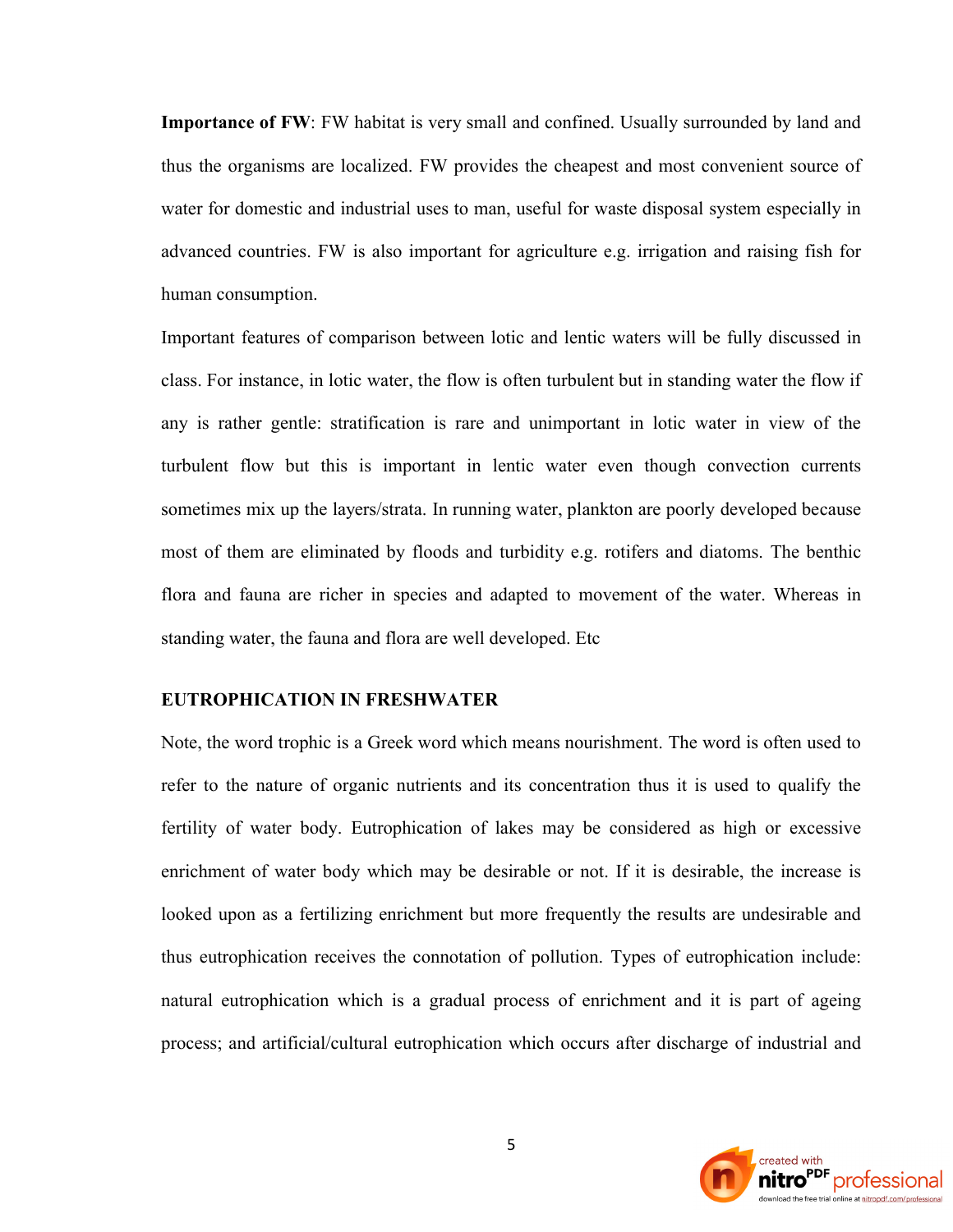domestic effluents land the run-offs from agricultural and which has been 'dressed' with nitrate and phosphate artificial fertilizers.

When a lake is young, it typically has a very low concentration of dissolved nutrients, because of this, gross production in the water body is limited and it is a typical oligotrophic lake. As time proceeds, the nutrient materials accumulate in the lake either as substrate dissolved in the river or as solid sediments carried by the river. As nutrient level rises, its role in limiting production decline and thus allowing productivity to increase.

Based on this concept, there are 3 types of trophic lakes, though some degrees of intermediate conditions can exist. The lake with relatively rich plant nutrients and low  $O<sub>2</sub>$ tension are termed eutrophic while the lakes with low plant nutrients and are highly oxygenated are termed oligotrophic. Brown water lakes where high concentration of humid acid inhibit bacterial decay and recycling of nutrients occur are termed dystrophic lakes.

Eutrophic and oligotrophic lakes are distinguished by the bathymetric characteristics. Find these out during the lectures.

Causes of eutrophication include: (i) urbanization where water bodies are polluted by wastes from industries, referred to as industrial pollution e.g. Ogunpa river in Ibadan (ii) water useorganic wastes accompany water being used either in the homes, schools, hospitals and from other sources (iii) Rainfall-the dusts/floods of debris that settle down inside water bodies after each rainfall act as pollutants in water

(iv) Municipal sewage – In some urban cities, man turned water bodies to refuse deposition centres and these refuses, pollute such water bodies e.g. Ogun River in Abeokuta.

(v) Sewage system – Soak-away faeces are dumped into water bodies which could lead to pollution of such water bodies etc.

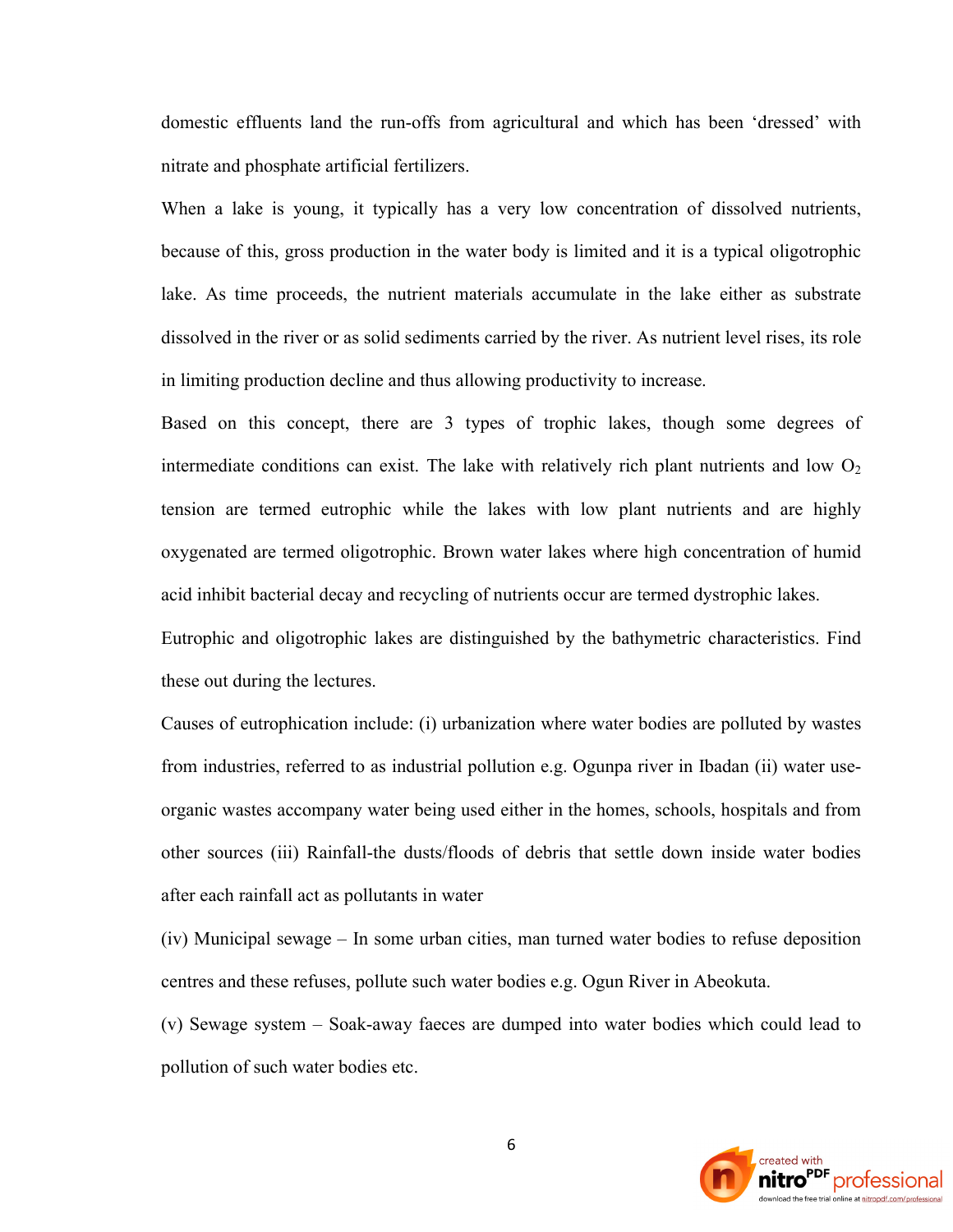#### **LIFE FORMS IN FW ENVIRONMENT**

In summary, life forms belong to both plant and Animal kingdoms. Can be schemed as:



Note that protochordates and echinoderms do not occur in FW. Cirripedia in crustacean class does not occur in FW. However, other many vertebrates e.g. fish, amphibians reptiles (snakes) and birds which depend on water and mammals do occur in FW. It has been noted that m any fauna and floral varieties occur more in marine than in FW. These aquatic organisms are divided into different groups based on their micro-habitats. These include:

(a) Neustron – organisms resting on water surfaces e.g. *Gerris*

(b) Plankton – Live suspended in the water. Sometimes called drifters or floaters because they cannot control their movement but influenced by water current e.g. the phytoplankton (plant-origin) and zooplankton (animal-origin). Each member of plankton is called plankter.

(c) Nekton – organism which can control their movement and swim in the water. They are macro-organisms e.g.

Crustaceans, molluscs, fishes. Plankton and Nekton are grouped together as pelagic or limnetic organisms because they live within the water column i.e. below the surface of water and above the bottom.

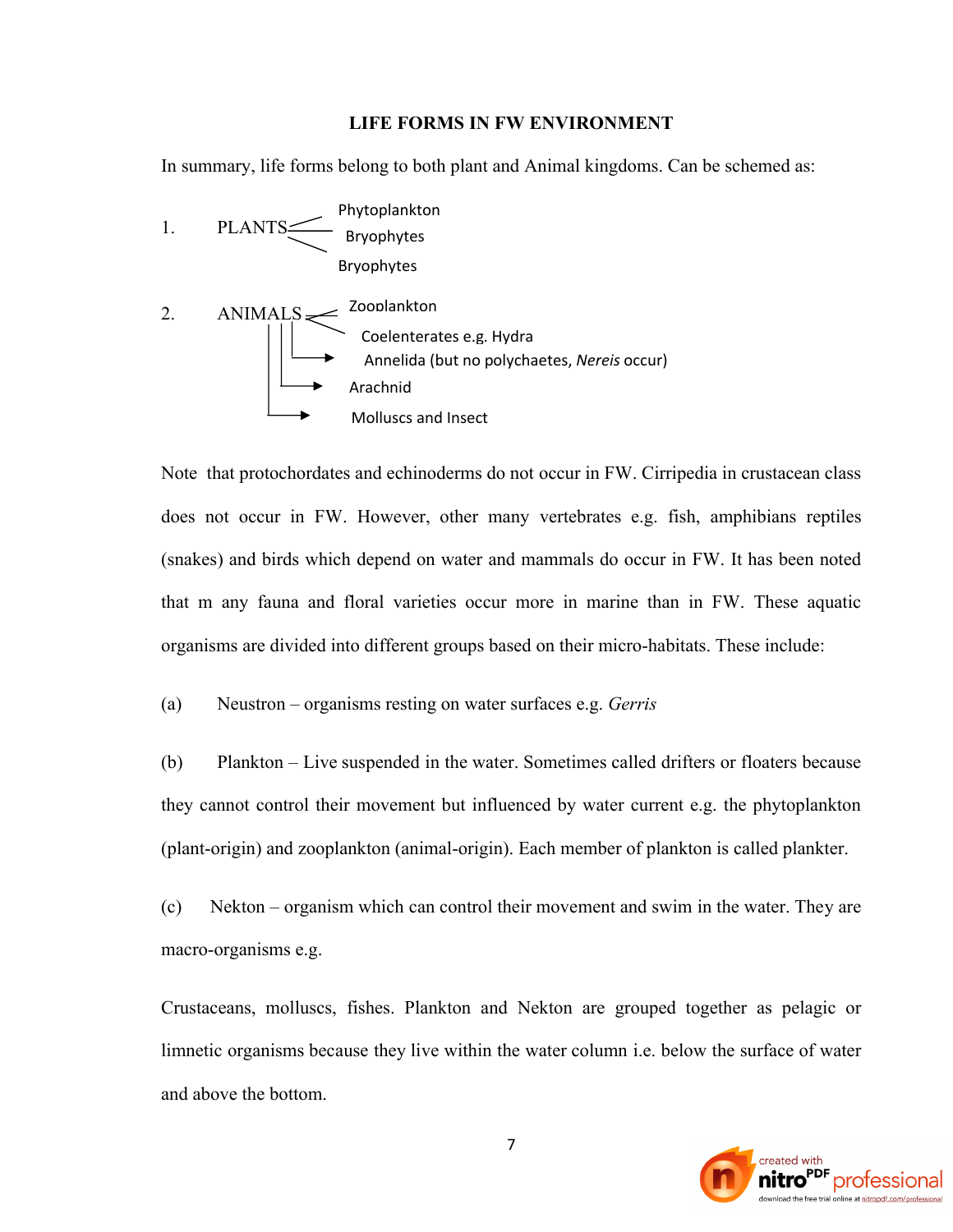(d) Benthos – organisms which live in or on the bottom of the water.

Apart from all these, some organisms live attached to plants e.g. *Hydra*. This is called periphyton. Some are attached to rocks inside the water called Aufwuch.

Present diagram in class to show this distribution into the micro-habitats.

Discuss the classification of plankton under the two types: Phytoplankton are plant-origin while animal-origin are collectively called Zooplankton.

Phytoplankton are divided into 5 groups as:

- i. Diatomaceae
- ii. Myxophyceae
- iii. Dinophyceae
- iv. Euglenoceae
- v. Chlorophyceae

Zooplankton are divided into

- i. Rotifera
- ii. Cladocera
- iii. Copepoda
- iv. Coelenterata
- v. Protozoa

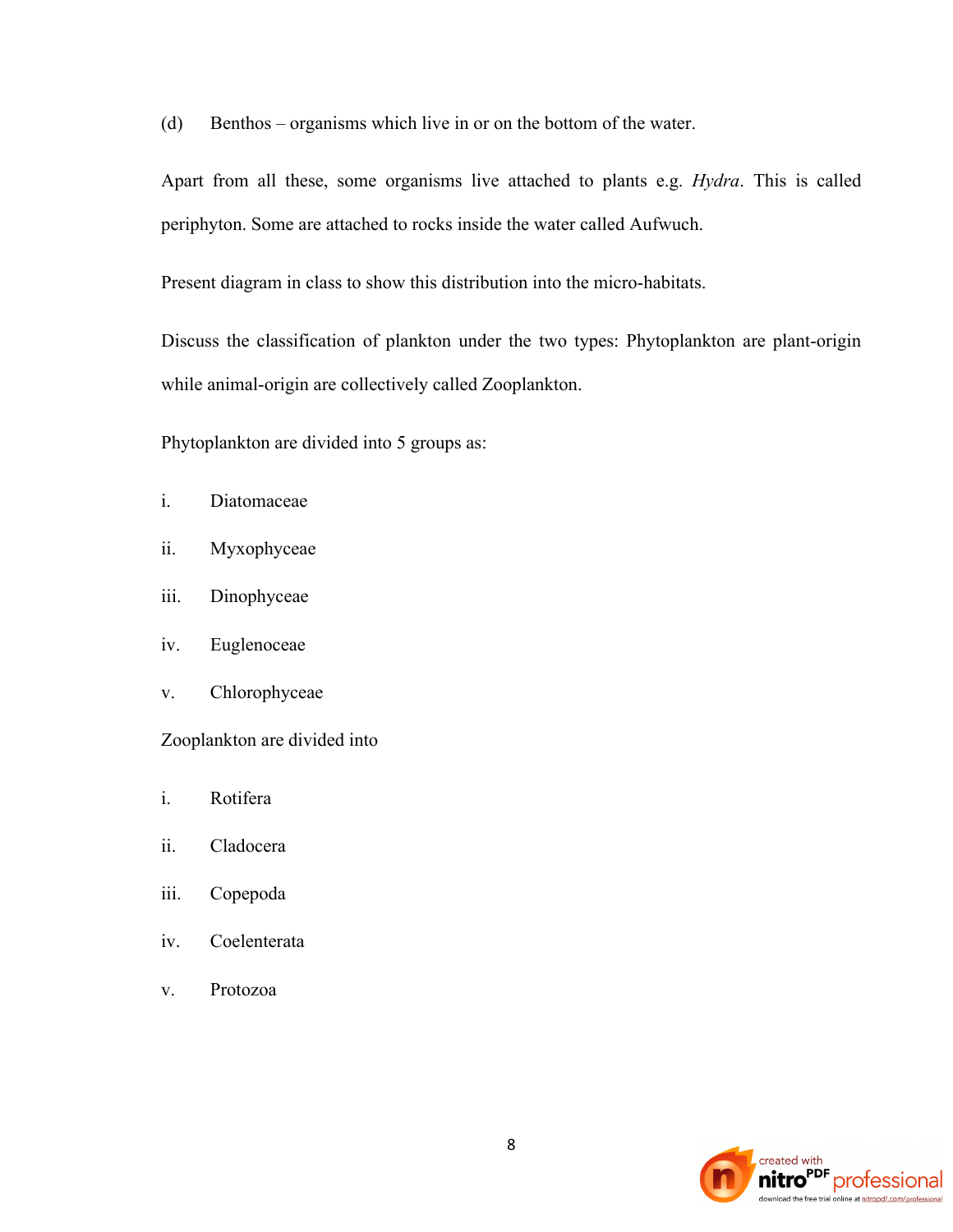Note that some nauplius larvae (crustacean larvae), insect larvae and pupae and fish larvae may be occasional in occurrence and hence referred to as adventitious plankton. Attend class for the discussion on the characteristic features of the organisms.

# **Features of biological success of planktonic organisms**

i. Members have very high surface area to volume ratio. This leads to an increase in frictional force which decreases the rate of sinking of the organism.

ii. Cyclomorphosis is a process whereby planktonic organisms exhibit changes in length of their appendages (spines) with the density of water e.g. *Ceratium* shortens its spines during winter when density is high as it needs less energy to keep afloat. During summer when density is low, *Ceratium* elongates its spine to prevent sinking.

iii. Many of them possess spines which increase the surface area to the small volume e.g. *Keratella, Lecane, Trichocera*

iv. Secretion of oil droplets e.g. *Noticula.* Oil droplets decrease gravity of the organisms since it is lighter than water.

v. Planktonic organisms exhibit patchiness whereby they are not evenly distributed to reduce pressure from predators.

vi. Plankton shows seasonality in abundance. This depends on change in water current, water level, transparency and amount of nutrients available i.e. conductivity.

vii. Most of the animal plankton are transparent which provide protection from the predators.

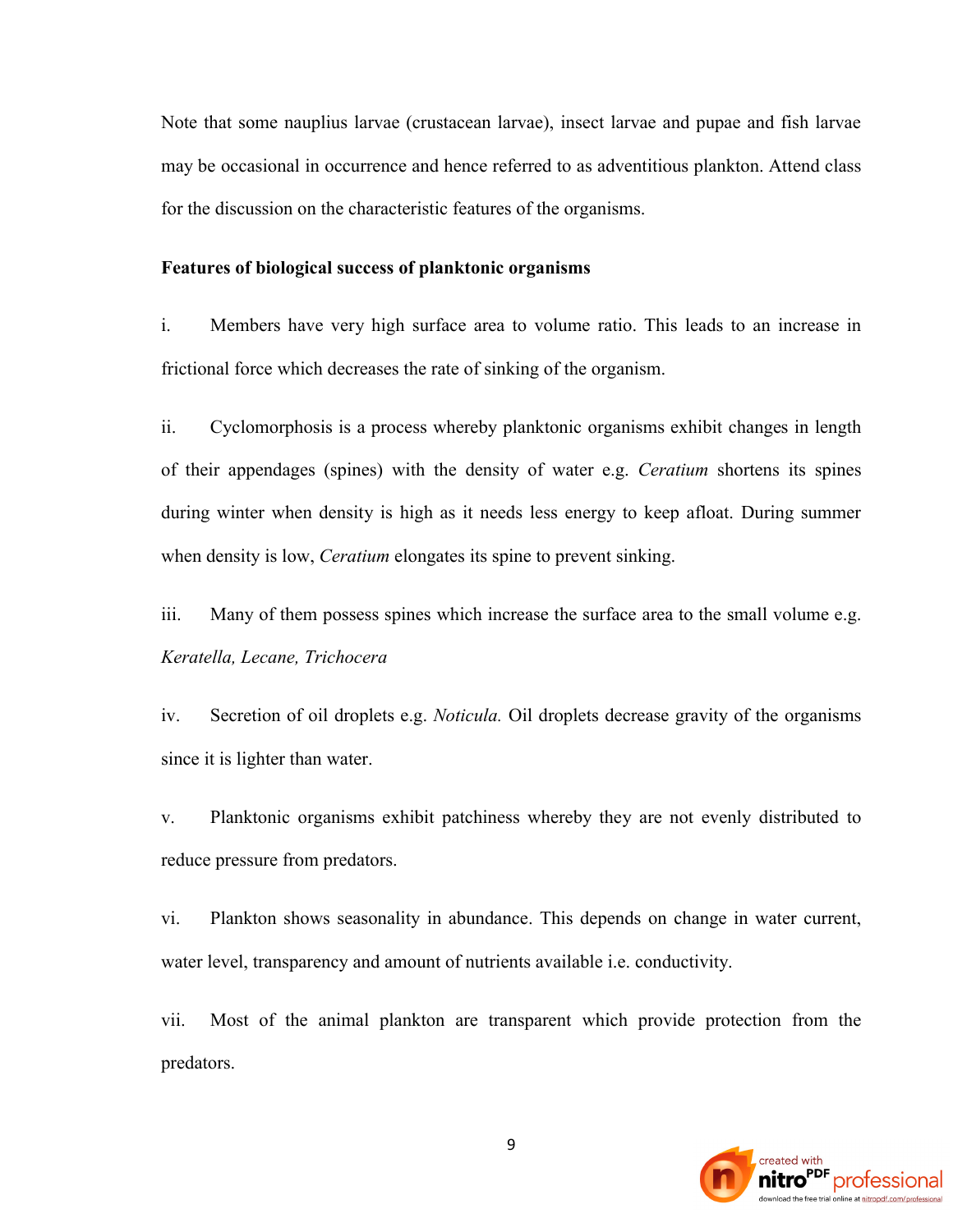viii. Planktonic organisms show diurnal ventral migration. Explain this with the three theories of limnologists.

Nekton – Are fishes and crustaceans mainly. So also molluscs. This is your core course throughout the programme.

Benthos – Occur at the bottom of water, include bacteria and fungi, protozoan, leeches, oligochaetes, planarians, ostracods, crabs and prawns, coleopterans. They are many snails.

Periphyton include *Hydra* which attach to plants, water mites and rotifers.

Neustron – stay at surface of the water. These are mainly arthropods – *Gyrinus, Gerris* (Pond skater), adult mosquito (temporarily).

## **PLANTS**

a. Floating plants – float freely on water e.g. *Pistia, Lemna Salvinia*

b. Submerged Vegetation – Plants completely under water e.g. *Ceratophyllu, Utricularia*

c. Rooted vegetation – Have roots at the bottom but leaves appear on the surface of water e.g. grasses and sedges

Discuss the relationship among the FW organisms. The relationship is mainly on feeding and hence called trophic relationship. Illustrate this in class.

These organisms also affect physic-chemical parameters of the water. The full discussion of this effect starts with phytoplankton which forms the base of the food. Higher plants tend to cover the water and therefore reduced illumination. Nekton activities in the system affect the gases and stir up the bottom when feeding thus turbidity will increase.